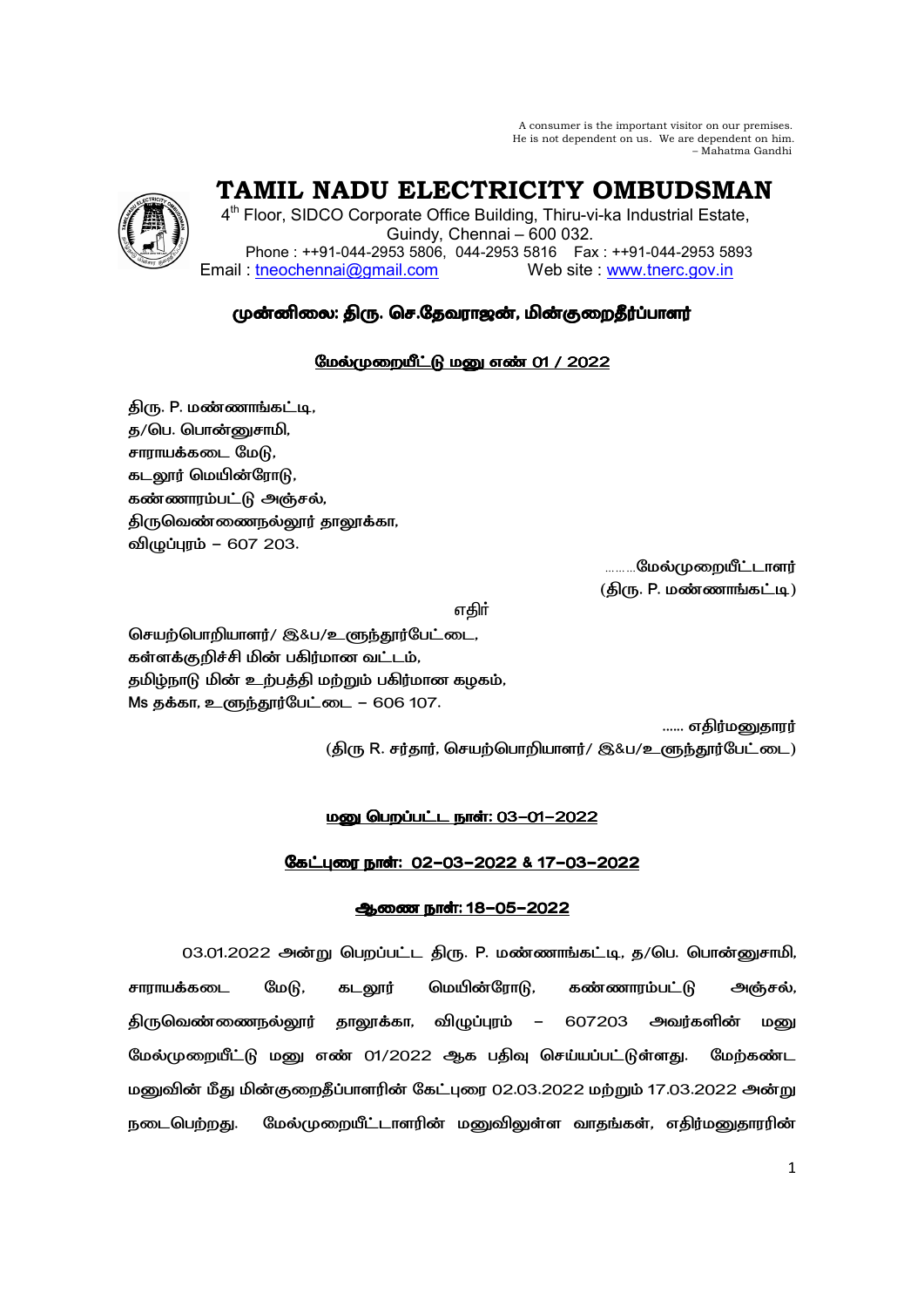பதிலுரையிலுள்ள வாதங்கள் மற்றும் **இருதரப்பினராலும்** கேட்புரை நாளில் எடுத்துரைக்கப்பட்ட வாதங்கள் ஆகிய அனைத்தையும் ஆராய்ந்து மின்குறைதீர்ப்பாளரால் கீழ்க்கண்ட ஆணை வழங்கப்படுகிறது.

### ஆணை

### 1. மேல்முறையீட்டாளரின் கோரிக்கை:

புல எண்.37/2–இல் அமைந்துள்ள ஆழ்துளை கிணற்றுக்கு 5 குதிரை திறன் விவசாய மின் இணைப்பு வேண்டி மேல்முறையீட்டாளர் விண்ணப்பித்துள்ளார்.

#### $2.0$ வழக்கின் சுருக்கம்:

 $2.1$ மேல்முறையீட்டாளரின் சொந்தமான புல எண்37/2-இல் அமைந்துள்ள ஆழ்துளை கிணற்றுக்கு 5 குதிரை திறன் விவசாய மின் இணைப்பு வேண்டி மேல்முறையீட்டாளர் விண்ணப்பித்துள்ளார்.

 $2.2$ மேற்கண்ட விண்ணப்பத்திற்கு மின் இணைப்பு வழங்க தயார் நிலையினை பதிவு செய்ய கோரி அறிவிப்பு கடிதம் பதிவு தபாலில் மேல்முறையீட்டாளருக்கு அனுப்பப்பட்டதாகவும், உரிய காலத்திற்குள் தயார் நிலை பதிவிட தவறியதால் மேல்முறையீட்டாளரின் விண்ணப்பம் காலவகியாகிவிட்டகாக எதிர்மனுதாரர் தெரிவித்துள்ளார்.

எனவே தனது கிணற்றிற்கு விவசாய மின் இணைப்பு வேண்டி கள்ளக்குறிச்சி  $2.3$ மின்பகிர்மான வட்டம், மின் நுகர்வோர் குறைதீர் மன்றத்தை அணுகியுள்ளார்.

 $2.4$ மின் நுகர்வோர் குறைதீர்க்கும் மன்றம், சென்னை கள்ளக்குறிச்சி வட்டம், 21.10.2021 அன்று தன்னுடைய ஆணையை அளித்துள்ளது. மன்றம் அளித்த தீர்ப்பில் அதிருப்தியுற்றதால் இந்த மேல்முறையீட்டு மனுவினை மேல்முறையீட்டாளர் மின்குறைதீர்ப்பாளரிடத்தில் சமர்ப்பித்துள்ளார்.

#### $3.0$ <u>மன்றத்தின் தீர்வு:</u>

கள்ளக்குறிச்சி மின்பகிர்மான வட்டம், மின்நுகர்வோர் குறைதீர்க்கும் மன்றம் தன்னுடைய தீர்வை 21.10.2021 நாளிட்ட ஆணையில் தெரிவித்துள்ளது. அந்த ஆணையின் சம்பந்தப்பட்ட பத்தி கீழே கொடுக்கப்பட்டுள்ளது.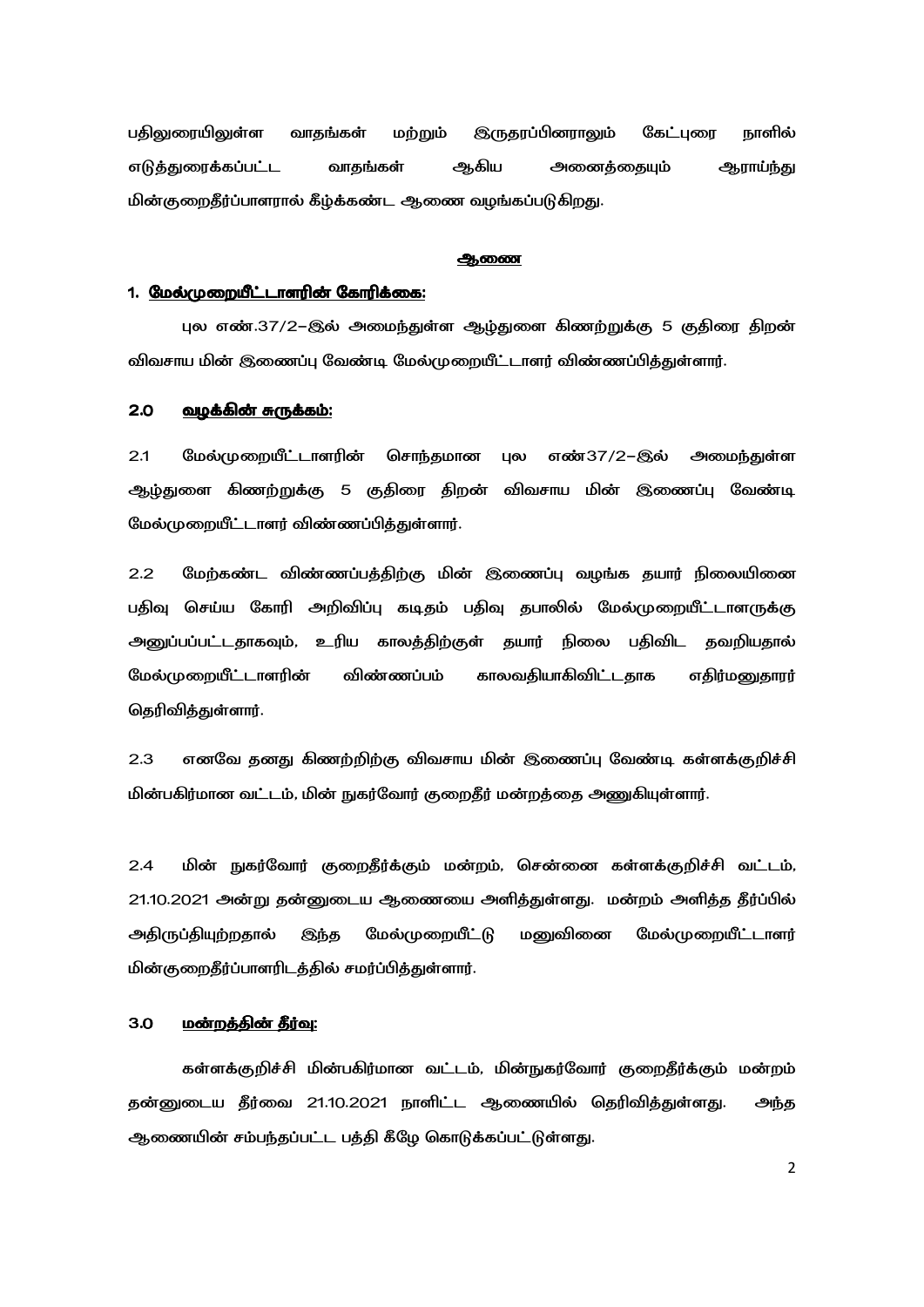### "<u>மன்றத்தின் தீர்வு</u>:

விவசாய விண்ணப்ப எண். 617A நாள் 21.01.91 திரு. P.மண்ணாங்கட்டி, த/பெ பொன்னுசாமி கவுண்டர், மெயின்ரோடு, சாராயகரைமேடு, அவர்களின் பெயரில் பதிவு செய்யப்பட்டுள்ளது. மேற்படி விண்ணப்பத்திற்கு தயார்நிலை நோட்டீஸ் க.எண்.செ.பொ/இ&ப/உ.பே/கோ.விவசாயம்/எண்.617A-1/10, நாள்: 30.10.2010–இன் மூலம் வழங்கப்பட்டு தயார் நிலை நோட்டீஸ் காலாவதிக்கு முன்னர்வரை விண்ணப்பதாரர் தயார்நிலை பதிவுசெய்யவில்லை. மேலும், காலநீட்டிப்பு வேண்டி எவ்வித மனுவும் அளிக்கவில்லை. கடந்த 31.10.2017 அன்று அலுவலகத்தை அணுகியுள்ளார். இந்நிலையில் மனுதாரருக்கு வாரிய விகிகளின்படி மின் இணைப்ப வமங்க இயலாகு என்பகை செயற்பொறியாளர்/இ&ப/உளுந்தூர்பேட்டை அவர்கள் தெளிவுபட கூறியுள்ளார், இருப்பினும் மனுதாரர் தகவல் அறியும் உரிமைச் சட்டம் முதலமைச்சரின் தனிப்பிரிவு மற்ற வழி மனுக்களை அனுப்பியுள்ளார். இம்மனுக்கள் அனைத்திற்கும் செயற்பொறியாளர் / இ&ப/உளுந்தூர்பேட்டை அவர்கள் பதிலுரை அனுப்பியுள்ளார் புகார் மனுவின் தன்மைக்கு ஏற்ப பணப்பிரிவத்தனை தொர்பாக தனியே ஒரே விசாரணை அதிகாரி நியமிக்கப்பட்டு, அவரின் தரப்பு கோரிக்கையை தெரிவிக்க வாய்ப்பு அளிக்கப்பட்டும், மனுதாரர் ஆஜராகவில்லை. மேலும் மின்நுகர்வோர் குறைதீர்ப்பு மன்றத்திற்கு மனு அளித்துள்ளதற்கு முறையான அமைப்பாணை அமைப்பப்பட்டும் அவர் கலந்து கொள்ளவில்லை.

மேற்படி காரணங்களையும், நடவடிக்கையும் உற்று நோக்கும் போது மனுதாரர் மனு அளிப்பதை வாடிக்கையாக கொண்டுள்ளது தெளிவாகிறது. மேலும் மனுதாரரின் விண்ணப்பத்திற்கு 30.10.2010–ல் தயார்நிலை நோட்டீஸ் வழங்கப்பட்டுள்ளது. அதற்கு அவர் தயார் நிலை பதிவு செய்ய முன்வராத காரணத்தினாலும் உரிய காலத்தில் காலநீட்டிப்பு வேண்டி மனு செய்யாததாலும் நோட்டீஸ் வழங்கிய பின்னர் மனுதாரர் பிரிவு அலுவலகத்தை தொடர்பு கொள்ளும் நாளான 31.10.2017 அன்று வாரிய விதிகளின்படி 90 நாள் நோட்டீஸ் வழங்கி 5 ஆண்டுகளுக்கு மேல் ஆகிவிட்டதால் தயார் நிலை பதிவு செய்ய இயலாது என்பதாலும், மனுதாரர் கோரிக்கை நிராகரிக்கப்பட்டு முடிவுக்கு கொண்டுவரப்படுகிறது."

## 4.0 -< O%.8P- / / :

4.1 மேல்முறையீட்டாளரும் எதிர்மனுதாரரும் தங்களது தரப்பு வாதங்களை எடுத்துரைப்பதற்கு வசதியாக 02.03.2022 அன்று காணொலி மூலம் கேட்புரை நடத்தப்பட்ட போது மேல்முறையீட்டாளர் கலந்து கொள்ளாத காரணத்தினால் மேல்முறையீட்டாளருக்கு மேலும் ஒரு வாய்ப்பு தரும் பொருட்டு 17.03.2022 அன்று காணொலி மூலம் கேட்புரை நடத்தப்பட்டது.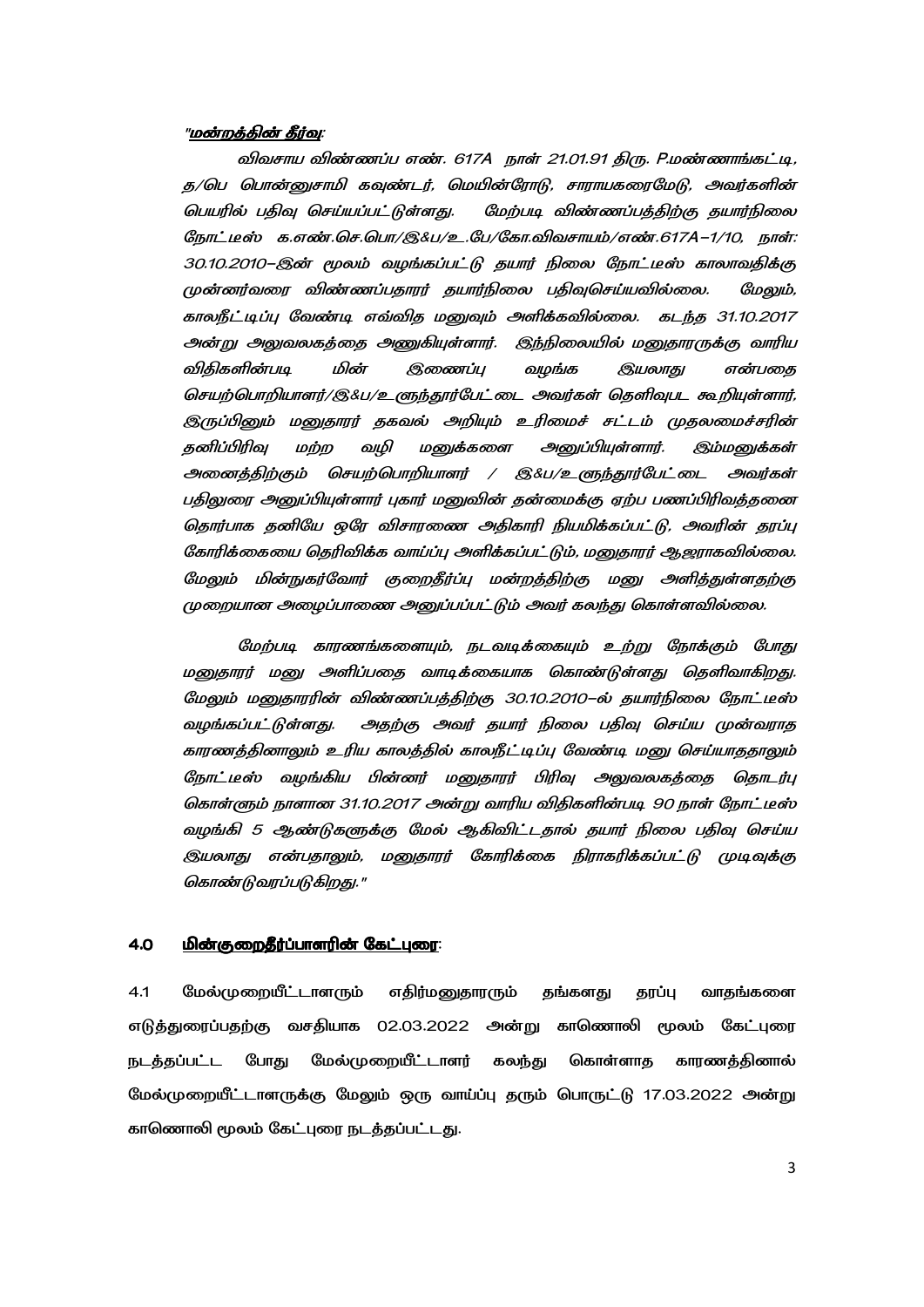$4.2$ மேல்முறையீட்டாளர் திரு. P. மண்ணாங்கட்டி அவர்கள் கேட்புரை நாளில் கலந்து கொள்ளவில்லை.

எதிர்மனுதாரர் திரு R. சர்தார், செயற்பொறியாளர்/ இ&ப/உளுந்தூர்பேட்டை,  $4.3$ கள்ளக்குறிச்சி மின்பகிர்மான வட்டம் அவர்கள் கேட்புரை நாளில் கலந்து கொண்டு தன்னுடைய வாதத்தை எடுத்துரைத்தார்.

 $4.4$ மின்குறைதீர்ப்பாளரின் முன்பு சமர்ப்பிக்கப்படும் மனு மேல்முறையீட்டு மனு என்பதால் மின்குறைதீர்மன்றத்தில் மனுதாரரால் வைக்கப்பட்ட கோரிக்கைகள் சம்மந்தப்பட்ட வாதங்கள் மட்டுமே தீர்விற்கு எடுத்துக் கொள்ளப்படுகிறது. குறைகீர் மன்றத்தின் நடவடிக்கைகள், குறைதீர் மன்றத்தில் சமர்ப்பிக்கப்படாத புதிய நிவாரணங்கள் அல்லது பணியாளர் ஒழுங்கு நடவடிக்கை சம்மந்தப்பட்ட கோரிக்கைகள் முதலியன மின்நுகர்வோர் குறைதீர்க்கும் மன்றம் மற்றும் மின்குறைதீர்ப்பாளருக்கான விகிகளின்படி மின்குறைதீர்ப்பாளரின் ஒழுங்குமுறை தீர்விற்கு எடுத்துக் கொள்ளப்படவில்லை.

#### 5.0 மேல்முறையீட்டாளரின் வாதங்கள்:

 $5.1$ மேல்முறையீட்டாளர் மேற்கண்ட முகவரியில் வசித்து வருவதாகவும், தனக்கு சொந்தமான நிலம் கிராம எல்லை திருமூண்டிச்சாரம் எல்லை அ.பு.அ.ந.ஆக.ஏ4.00 தனி தனியாக உள்ளதாகவும், இவற்றிற்கு மோட்டார் சர்வீஸ் கேட்டு 21.1.1991–இல் பதிவு எண் 617 ஆக பதிவு செய்யப்பட்டதாகவும், ஆனால் திருவெண்ணைநல்லுர் EB ஆபிஸில் டவுன் கொடுத்து எல்லா ஆவணங்களையும். 22.3.2013-இல் சர்வீஸ் ஒப்படைத்ததாகவும், ஆனால் வரவில்லை என மேல்முறையீட்டாளர் தெரிவித்துள்ளார்.

 $5.2$ அதன் பிறகு உதவி செயற்பொறியாளர்/உளுந்தூர்பேட்டை, செயற்பொறியாளர் மற்றும் மேற்பார்வை பொறியாளர்/கள்ளக்குறிச்சி ஆக 6 அலுவலகங்களுக்கு மனு கொடுத்ததாகவும், ஆனால் தனக்கோ படிப்பறிவு இல்லை, கடிதமும் படிக்க, விளக்க தெரியாது எனவும், இந்த நேரத்தில் கடந்த 2010 ஆண்டு (30–10–2010)இல் 90 நாளில் பதிவு செய்ய சொல்லி கால அவகாசம் கொடுத்ததாகவும், அதிக விபரம் தெரியாமல் தவறவிட்டதாக மேல்முறையீட்டாளர் தெரிவித்துள்ளார்.

 $\overline{4}$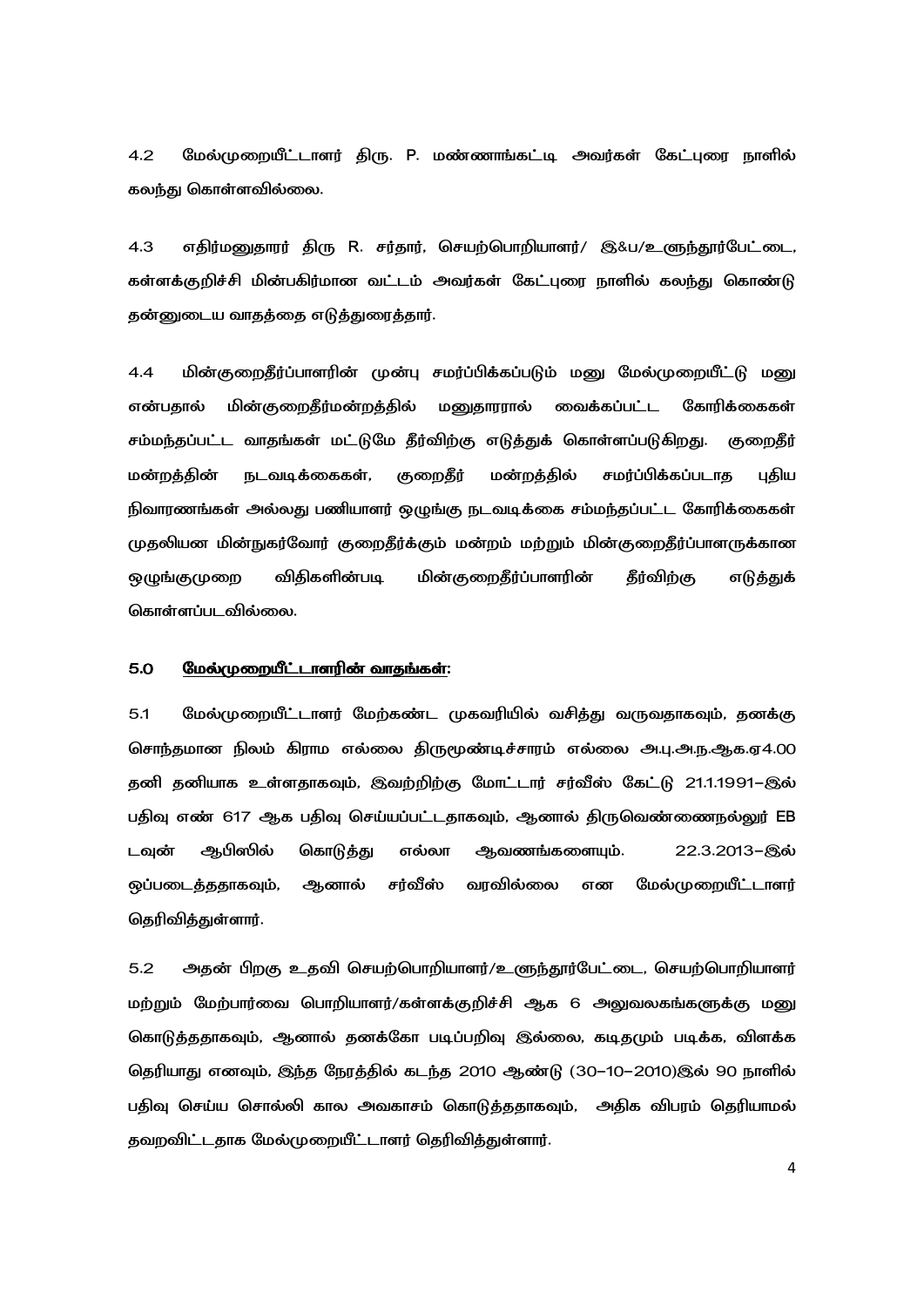5.3 அதன்பிறகு 22.3.2013–இல் மறு உத்திரவு கொடுத்து அதற்கு பதிவுகளை அனைத்து ஆவணங்களையும் திருவெண்ணைநல்லூர் டவுன் அலுவலகத்தில் ஒப்படைத்ததாகவும், ஆனால் அவர்கள் தனது மனு மற்றும் ஆதாரங்களை மனகசப்புடன் மேல் நடவடிக்கைக்கு அனுப்பவில்லை. இதனால் தனக்கு இந்த ஒரு கால அவகாசம் நீட்டிப்பு செய்து தாங்கள் என்னென்ன ஆதாரங்கள் வேண்டுமோ– மீண்டும் தர சம்மதிப்பதாகவும், அதனால் இந்த மனுவுடன் இதற்குமுன் உள்ள 22.3.2013–இல் தபால் இணைக்கப்பபட்டுள்ளதாக மேல்முறையீட்டாளர் தெரிவித்துள்ளார்.

### 6.0 <u>எதிர்மனுதாரின் வாதங்கள்</u>:

6.1 திரு. மண்ணாங்கட்டி த/பெ. பொன்னுசாமி சாராயக்கடைமேடு, கடலூர் மெயின் ரோடு, கண்ணாரம்பட்டு அஞ்சல், திருவெண்ணைய்நல்லூர் தமக்கு சொந்தமான திருமூண்டிச்சரம் மதூரா சாரய மேடு கிராமம் புல எண்.37/2–இல் அமைந்துள்ள ஆழ்துளை கிணற்றுக்கு 5 குதிரை திறன் விவசாய மின் இணைப்பு வேண்டி சாதாரண முன்னுரிமை திட்டத்தில் விண்ணப்பம் பதிவு எண்.617 நாள்.21.01.1991–இல் விண்ணப்பித்துள்ளதாக எதிர்மனுதாரர் தெரிவித்துள்ளார்.

6.2 இவிண்ணப்பத்திற்கு மின் இணைப்பு வழங்க தயார் நிலையினை பதிவு செய்ய கோரி அரசு இலக்கிட்டிற்கேற்ப 30.10.2010 நாளிட்ட அறிவிப்பு கடிதம் பதிவு தபாலில் <u>அனு</u>ப்பப்பட்டுள்ளதாகவும், மனுதாரர் இவ்வறிப்பு கடிதத்தை பெற்றுள்ளதாகவும் எதிர்மனுதாரர் தெரிவித்துள்ளார்.

6.3 அறிவிப்பில் 20.11.2010 ஆம் தேதிக்குள் வருவாய் ஆவணங்களை பிரிவு பொறியாளரிடம் சமர்ப்பித்து ஒப்புதலை பெற்றபின் 03.12.2010 தேதிக்குள் மோட்டார், பம்பு செட்டு கெப்பாசிட்டர் ஆகிய உபகரணங்களை வாங்கி வைத்து தங்கள் தயார் நிலையினை பிரிவு பொறியாளர்/நகரம்/திருவெண்ணைய்நல்லூர் அவர்களின் அலுவலகத்தில் பராமரிக்கப்பட்டு வரும் தயார் நிலை பதிவேட்டில் மேற்கூறிய தகவல்களுடன் பதிவு செய்து கொள்ள அறிவிக்கப்பட்டுள்ளதாக எதிர்மனுதாரர் கெரிவிக்குள்ளார்.

6.4 மேலும் அவ்வாறு தாங்கள் தயார் நிலையினை மேற்குறிப்பிட்ட கேதிக்குள் பதிவு செய்யாவிடில் இத்திட்டத்தில் மின் இணைப்பு வழங்க இயலாது எனவும் கூடுதலாக 30 நாட்கள் கால அவகாசம் கேவையெனில் 03.12.2010 ஆம் கேகிக்குள் கால அவகாசம்

5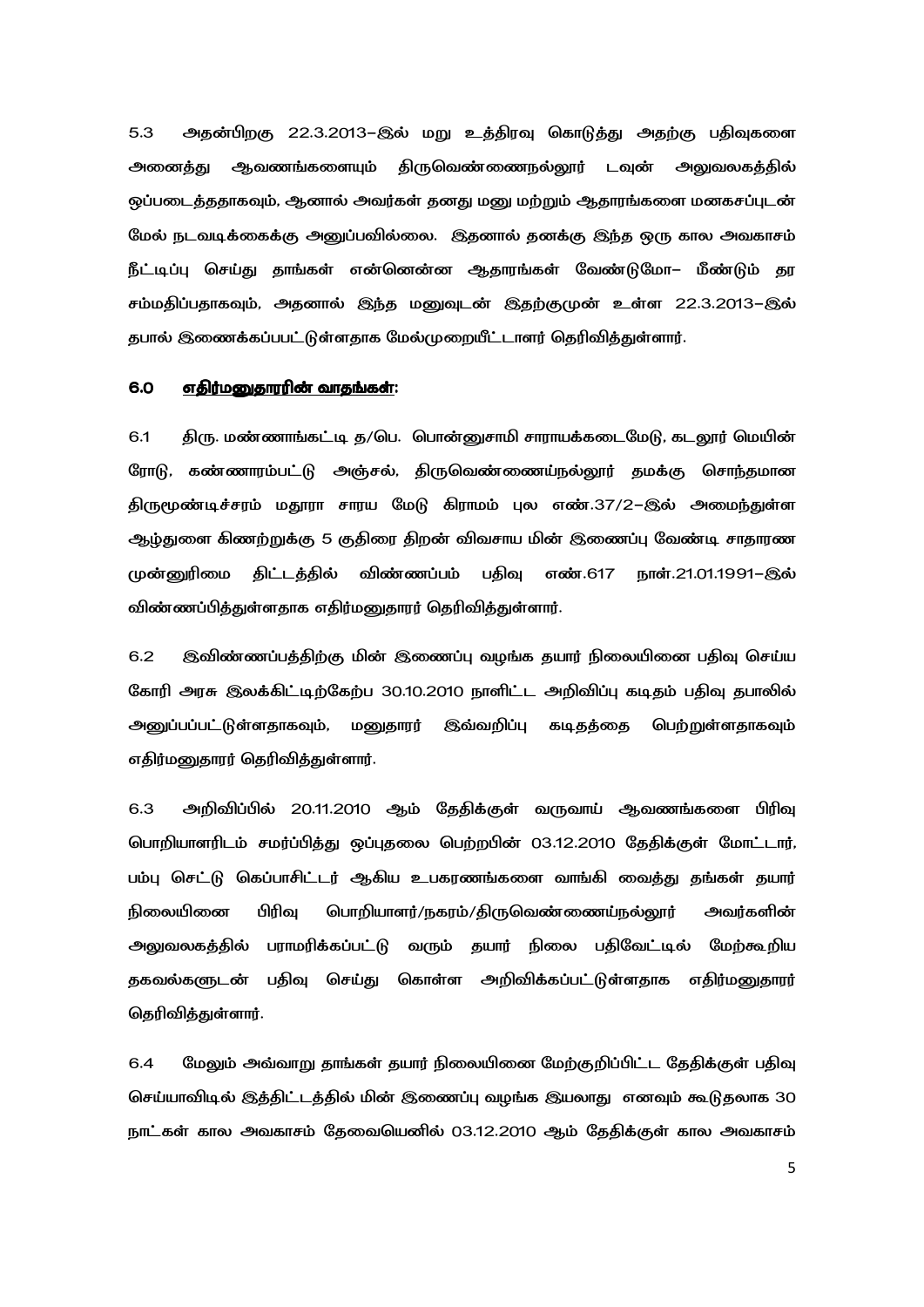கோரி விண்ணப்பித்தால் மட்டுமே அதனை பரிசீலித்து கால அவகாசம் அளிக்கப்படும் எனவும் தெரிவிக்கப்பட்டுள்ளதாக எதிர்மனுதாரர் தெரிவித்துள்ளார்.

6.5 எனினும் மனுதாரர் உரிய காலத்திற்குள் வருவாய் ஆவணங்களை பிறப்பிக்க தவறிவிட்டார், மேலும் மோட்டார், பம்பு செட்டு, கெப்பாசிட்டர் ஆகிய உபகரணங்களை வாங்கி விவரங்களை உரிய காலத்திற்குள் தமது தயார் நிலையினை பிரிவு அலுவலகத்தில் பதிவு செய்ய தவறிவிட்டதாகவும், கால அவகாசம் வேண்டி உரிய காலத்திற்குள் அறிவிப்பில் கண்டவாறு மனு ஏதும் அளிக்கவில்லை எனவும், உரிய பகிவிட கவறியகால் அன்னாரின் காலத்திற்குள் கயார் நிலை விண்ணப்பம் காலாவகியாகிவிட்டகாகவும், எனவே இவ்விண்ணப்பக்கின் மீகு நடவடிக்கை கொடர இயலாது என எதிர்மனுதாரர் தெரிவித்துள்ளார்.

6.6 அவ்வாறான சூழ்நிலையில் மனுதாரர் இப்பொருள் தொடர்பாக தொடர்ந்து மனு எழுதுவதை வாடிக்கையாக கொண்டுள்ளதாகவும், கடந்த அக்டோபர் 2020–இல் **நுகர்வோர்** குறைதீர்க்கும் மன்றத்திற்கும் கள்ளக்குறிச்சி மின் செய்கு மனு எண்.004/2020–21 நாள் 16.08.2021 பதிவாகி மின் நுகர்வோர் குறைதீர் மன்றம் நாளது 21.10.2021 அன்று மனுவினை விசாரனைக்கு எடுத்து மனுதாரர் அக்கூட்டத்தில் கலந்துகொள்ளாததால் மனுவில் அன்னாரின் குறைப்பாட்டிற்கு தீர்வு காணப்பட்டுள்ளதாகவும், மனுதாரர் நேரடியாக இக்குறைதீர் மன்றத்தில் ஆஜராகி தமது <u>குறையினை</u> தீர்க்கும் **இவ்வாய்ப்பினை** பயன்படுத்திக்கொள்ளவில்லை என எதிர்மனுதாரர் தெரிவித்துள்ளார்.

6.7 மனுதாரர் கள்ளக்குறிச்சி மின் குறைதீர் மன்றத்தின் தீர்ப்பு எவ்வகையிலும் தமக்கு திருப்தி அளிக்கவில்லை என மேல் முறையீட்டு மனுவில் தெரிவிக்கவில்லை. கடந்த 2010–ஆம் ஆண்டு வழங்கிய அறிவிப்புக்கு 11 ஆண்டுகள் கடந்து தற்போது இம்மேல்முறையீட்டு மனுவில் கால அவகாசம் கோரியுள்ளதாகவும், விண்ணப்பம் காலாவதியாகி விட்டபடியால் அன்னாரின் கோரிக்கை பரிசீலனைக்கு உகந்ததல்ல என எதிர்மனுதாரர் தெரிவித்துள்ளார்.

எனவே அன்னாரின் மேல்முறையீட்டு மனு அறிவிப்பில் காணும் விதிகளின்படி 6.8 உரிய காலத்திற்குள் தமது தயார் நிலையினை பதிவு செய்ய தவறிய காரணத்தினால்

6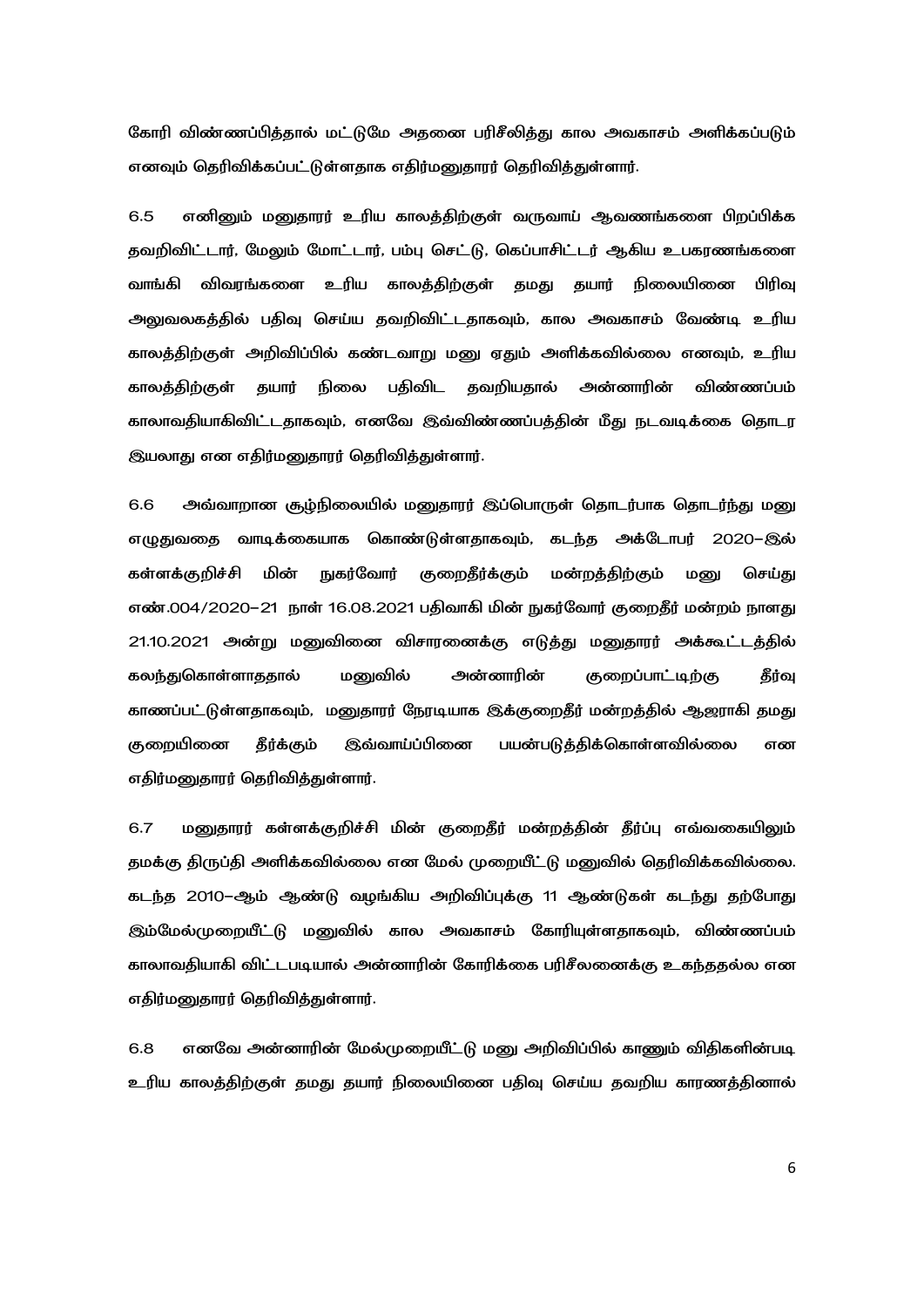நிலையில் இம்மேல்முறையீட்டு மனுவினை **இசைவிணக்கம்** காண இயலாத தள்ளுபடி செய்யுமாறு எதிர்மனுதாரர் தெரிவித்துள்ளார்.

### $7.0$ <u> மின்குறைதீர்ப்பாளரின் தீர்வு:</u>

 $71$ மேல்முறையீட்டாளரின் மனுவிலுள்ள வாகங்கள் எகிர்மனுகாாரின் பகிலுரையிலுள்ள வாதங்கள் இருதரப்பினராலும் கேட்புரையின்பொழுது எடுத்துரைக்கப்பட்ட வாதங்கள் ஆகிய அனைத்தையும் ஆராய்ந்து பார்க்கும்பொமுது கீம்கண்டவைகள் வழக்கெமு வினாக்களாக தெரிகின்றன.

விவசாய மின்இணைப்பு கோரும் விண்ணப்பதாரா்கள் அவா்களது தயாா்நிலையை  $(i)$ பதிவு செய்துகொள்ள 90 நாட்களுக்கு மேல் அனுமதிக்கப்படும் கால அவகாசம் எவ்வளவு ?

அனுமகிக்கப்பட்ட  $(i)$ மேல்முறையீட்டாளர் அவருடைய தயார்நிலையை காலகெடுவக்குள் பதிவு செய்துள்ளாரா ? இல்லையெனில் நிவாரணம் வமங்கமுடியுமா?

## 8.0 வழக்கெழு வினா ஒன்றிற்கான தீர்வு:

 $8.1$ விவசாய மின் இணைப்புகளை பொருத்தவரையில், தயாா் நிலையை பதிவு செய்வது சம்பந்தமாக தமிழ்நாடு மின்சார வழங்கல் விதி (Supply Code) மற்றும் பகிர்மான விதி தொகுப்பு (Distribution Code) தொகுப்பில் எதுவும் கூறப்படவில்லை. எனவே, உரிமம்தாரர் கூறிய விதிகளைத்தான் பின்பற்ற வேண்டும்.

8.2 எதிா்மனுதாரா் விவசாய மின் இணைப்பு கேட்கும் விண்ணப்பதாரா்கள் தங்களின் மனுவின் பேரில் தயார் நிலையை பதிவு செய்ய கொடுக்கப்பட்டுள்ள 90 நாட்கள் முடிந்த 5 வருடங்கள் வரை, தயார்நிலையை பதிவு செய்யலாம் என்று தலைமை பொறியாளர் திட்டமிடல் அவர்களின் 22.9.2009 நாளிட்ட கடிதத்தில் கூறப்பட்டுள்ளது என்று தெரிவித்துள்ளார். அந்த ஆணையின் தேவையான பத்திகளின் உண்மை நகல் கீழே கொடுக்கப் பட்டுள்ளது.

"1. In cases of delay in reporting readiness of agricultural applications even beyond the extended period of one year, extension of time may be given to the original applicant/ legal heirs, as the case may be for entering readiness upto 5 years from the date of expiry of 90 days notice period once the party has attained the normal seniority. However, this should not be applicable to purchaser of the land who purchases the land after expiry of 90 days notice.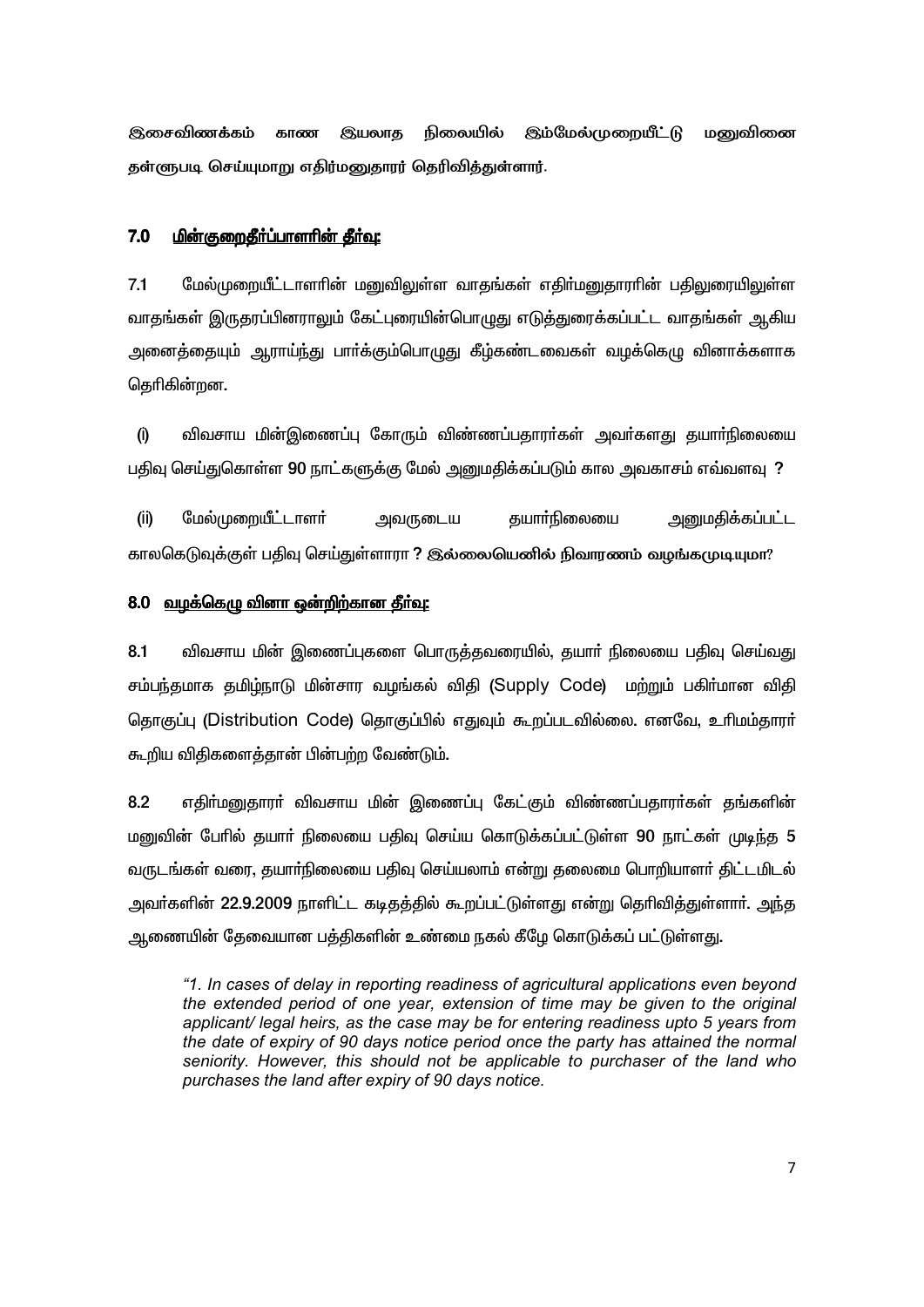2. The applications which were kept pending (except court case/ dispute case) after completing 5 years from the date of expiry of 90 days notice period may be cancelled and intimated to the applicant.

3. Cancelled applications need not be revoked.

4. Applicants whose applications released / readiness entered, but supply was not availed due to court case / dispute supply may be effected without any time limit, if the case is ended in favour of the applicant on priority. The receipt of this letter may be acknowledged."

மேற்கண்ட ஆணையினை கூா்ந்து படிக்கும் பொழுது நாம் அறிவது ஒரு விவசாய 8.3 மின் இணைப்பு வேண்டும் விண்ணப்பதாரா் தன்னுடைய தயாா் நிலையை, ஏற்கனவே நீட்டிப்பிற்கு பின்பும் விண்ணப்பதாரா் / வமங்கப்பட்ட ஒருவருட கால அவகாச விண்ணப்பதாரரின் வாரிசுக்கு தங்களது தயார் நிலையை பதிவு செய்ய 90 நாட்கள் அறிவிப்பு கடிதத்தின் காலக்கெடு முடிந்த 5 வருடங்கள் வரை காலநீட்டிப்பு வழங்கலாம் என்று தெரிகிறது. மேலும் இது சாதாரணவரிசையிலுள்ள (Normal) பதிவு மூப்பின்படி வழங்கப்படும் அறிவிப்புகளுக்குத்தான் பொருந்தும். மேலும் மேற்கண்ட விதி, தயாா் நிலையை பதிவு செய்யக்கோரி விடுத்த அறிவிப்பின் 90 நாட்கள் கடந்த பின்பு மேற்கண்ட நிலத்தை வாங்கியவா்களுக்கு பொருந்தாது என்றும் தொிகிறது (13.12.2010 நாளிட்ட ஆணையின்படி, மேற்கண்ட கால அவகாசம் நிலத்தை வாங்கியவா்களுக்கும் பொருந்தும் என்று தொிகிறது). மேலும் 90 நாட்கள் அறிவிப்பு கடிதம் கொடுக்கப்பட்டு 5 வருடங்கள் கழிந்த விவசாய விண்ணப்பங்கள் ரத்து செய்யப்பட வேண்டும் என்றும் அவ்வாறு ரத்து செய்த விவரம் விண்ணப்பதாரருக்கு தெரிவிக்கப்பட வேண்டும் என்றும் தெரிகிறது. ரத்து செய்யப்பட்ட விண்ணப்பங்கள் திரும்ப எடுத்துக்கொள்ள முடியாது என்றும் தெரிகிறது.

 $8.4$ மேற்கண்ட தலைமை பொறியாளர் / திட்டமிடல் 22.9.2009 நாளிட்ட ஆணையின்படி, விவசாய விண்ணப்பங்களின் சாதாரண வரிசையின் மூப்பு அடிப்படையில் தயாா் நிலையை பதிவு செய்ய கோரி கொடுக்கப்பட்ட அறிவிப்பிலுள்ள காலக்கெடுவான 90 நாட்கள் முடிந்த நாளிலிருந்து ஐந்து வருடங்கள் வரை, விண்ணப்பதாரர் அல்லது அவரின் வாரிசுகள் தங்கள் தயாா்நிலையை பதிவு செய்துகொள்வதற்கு கால அவகாசம் வழங்க வாாிய விதிகளில் இடமுண்டு என்று தெரிகிறது.

## 9.1 வழக்கெழு வினா இரண்டிற்கான தீர்வு:

மேல்முறையீட்டாளர் தனக்கு சொந்தமான திருமூண்டிச்சாரம் மதுரா சாராயமேடு 9.1 கிராமம் பல எண். 37/2ல் விவசாய மின்னிணைப்ப வேண்டி 21.01.1991–இல் விண்ணப்பம் செய்து அது பதிவு எண் 617 ஆக பதிவு செய்யப்பட்டதாகவும்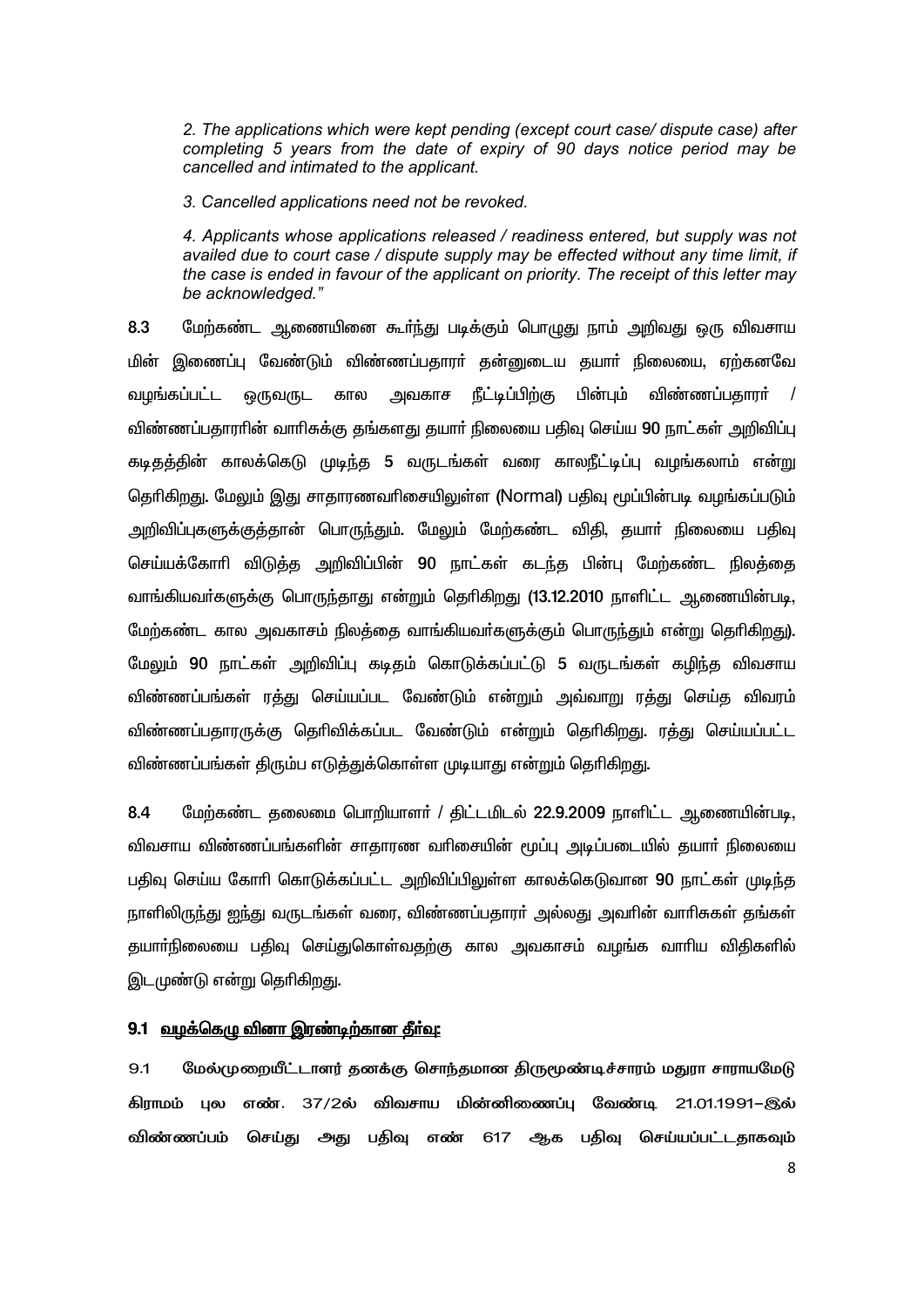தெரிவித்துள்ளார். மேலும் கடந்த 2010-ஆம் ஆண்டு (30.10.2010)-இல் 90 நாளில் பதிவு செய்ய சொல்லி கால அவகாசம் கொடுத்ததாகவும், ஆனால் தனக்கு படிப்பறிவு **இல்லாககாலம்** எந்த விவரமும் தெரியாமல் தவறவிட்டதாக தெரிவித்துள்ளார். அதன்பிறகு 22.03.2013–இல் மறு உத்திரவு கொடுத்து அதற்கான அணைத்து ஆவணங்களையும் திருவெண்ணெய் நல்லூர் EB டவுன் ஆபிஸில் ஒப்படைத்ததாகவும், ஆனால் மேல் ஆவர்கள் நடவடிக்கைக்கு தன்னுடைய மனுவை அனுப்பவில்லையென்று தெரிவித்துள்ளார்.

 $9.2$ எதிர்மனுதாரர் தன்னுடைய வாதத்தில் மேல்முறையீட்டாளரின் விண்ணப்ப பதிவு எண் 617–ற்கு 30.102010 அன்று தயார்நிலை பதிவு செய்ய அறிவிப்பு கடிதம் <u>அனுப்பப்பட்டு</u> மேல்முறையீட்டாளர் பகிவ ககாலில் இவ்வறிவிப்பு கடிதத்தை பெற்றுள்ளதாகவும் தெரிவித்துள்ளார். அறிவிப்பில் 20.11.2010–ஆம் தேதிக்குள் வருவாய் ஆவணங்களை பிரிவு பொறியாளரிடம் சமர்ப்பித்து ஒப்புதலை பெற்றபின் 3.12.2010 தேதிக்குள் மோட்டார், பம்பு செட்டு கெப்பாசிட்டர் ஆகிய உபகரணங்களை வாங்கியபின் பிரிவு அலுவலகத்தில் தயார்நிலை பதிவேட்டில் பதிவு செய்து கொள்ள மேலும் கால அவகாசம் கோரி உரிய அறிவுறுத்தியதாகவும் தெரிவித்துள்ளார். காலத்திற்குள் விண்ணப்பிக்கவில்லையென்றும் தெரிவித்துள்ளார்.

 $9.3$ வழக்கில் சம்பந்தப்பட்டுள்ள விவசாய மின்னிணைப்பு கோரும் இந்த விண்ணப்பத்தின் பதிவு எண் 617, நாள் 21.01.1991 ஆகும். மேற்கண்ட விண்ணப்பத்திற்கு தயார்நிலை பதிவு செய்ய கோரி 90 நாள் அறிவிப்பு கடிதம் 30.10.2010 அன்று எதிர்மனுதாரர் அனுப்பப்பட்டுள்ளது. அறிவிப்பின்படி அந்த தயார்நிலை பதிவு செய்ய கடைசி நாள் 28.01.2011 ஆகும்.

9.4 என்னுடைய முதல் வழக்கெமு வினாவிற்கான தீா்வின்படி குயாா்நிலையை பகிவு செய்ய கொடுக்கப்பட்ட 90 நாட்கள் அறிவிப்பின் காலக்கெடுவான 90 நாள் முடிந்த நாளிலிருந்து 5 வருடங்கள்வரை கால அவகாசம் வழங்கலாம். அதாவது 28.01.2016 வரை விவசாய மின் இணைப்பு கோரியுள்ள விண்ணப்பதாரா் தன்னுடைய தயாா்நிலையை பதிவு செய்ய கால அவகாசம் உள்ளது என்று தெரிகிறது.

 $9.5$ ஆனால் மேல்முறையீட்டாளர் 28.01.2011 வரை தன்னுடைய தயார் நிலையை கோரியம் பகிவ செய்யவில்லை அவகாசம் மற்றும் கால மனு எதுவம் சமர்ப்பிக்கவில்லை என்று தெரிகிறது. எனவே. 90 நாள் அறிவிக்கையில் 9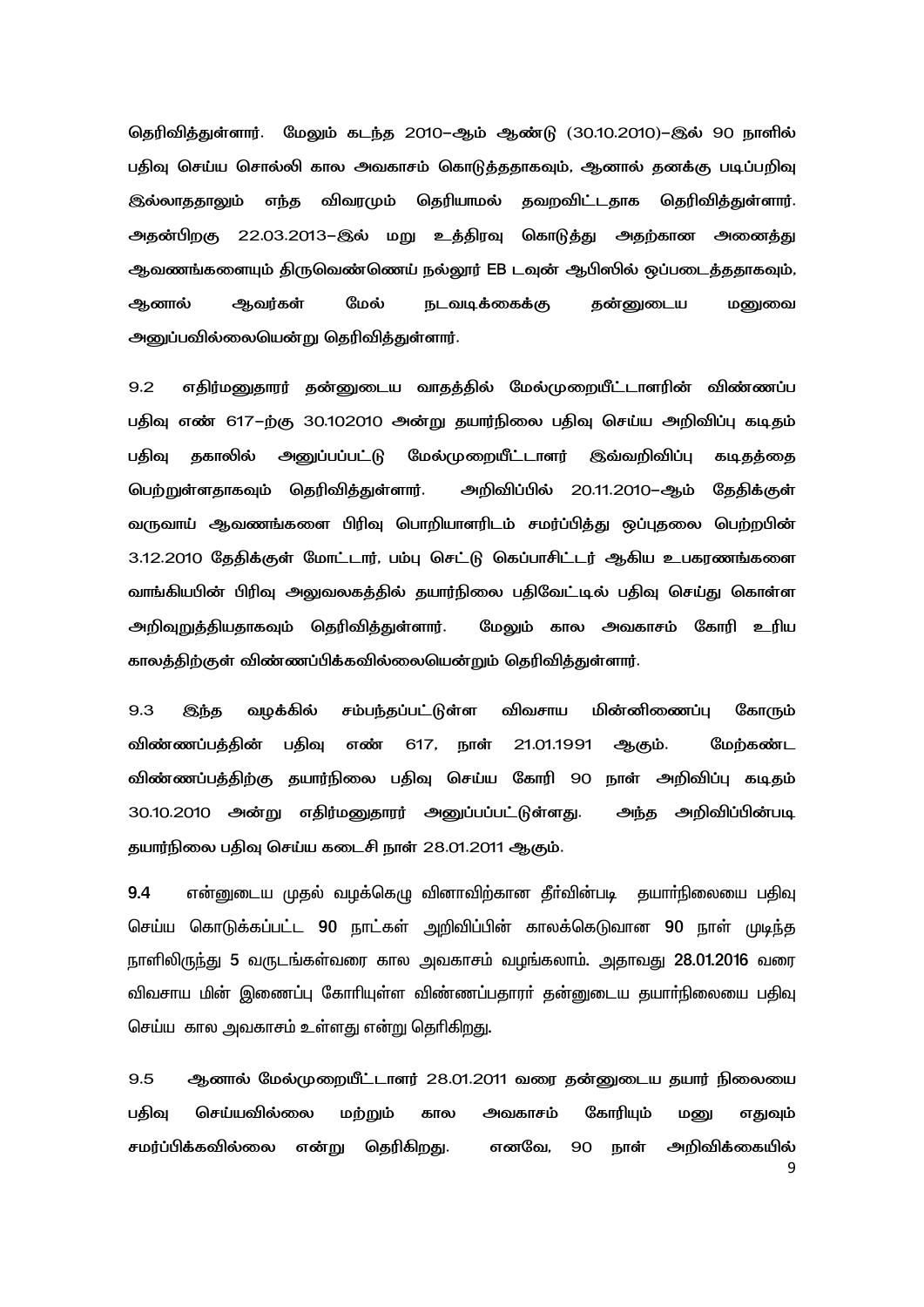அனுமதிக்கப்பட்ட காலகெடுவான 28.01.2011 மற்றும் மின்வாரிய விதிகளின்படி அனுமதிக்கப்பட்ட 5 வருடங்கள் காலக் கெடுவான 28.01.2016 வரையிலும் தயார் ஆனால் நிலையை பகிவ செய்யவில்லை. உரிமம்காாரின் கலைமை நாளிட்ட பொறியாளர்/திட்டமிடல் அவர்களின் 22.09.2009 அறிவிக்கையில் தயார்நிலை கடித அறிவிக்கையில் தெரிவித்துள்ள 90 நாட்களுக்கு பிறகு 5 வருடங்கள் முடிந்த பிறகு மனுதாரரின் விவசாய மின் இணைப்பு விண்ணப்பம் ரத்து செய்யப்படவேண்டுமெனவும், அவ்வாறு ரத்து செய்யப்பட்டதை மனுதாரருக்கு தெரியப்படுத்த வேண்டுமென அறிவுறுத்தப்பட்டுள்ளது. மேற்கண்ட அறிவிக்கையின்படி எதிர்மனுதாரர் மேல்முறையீட்டாளரின் விவசாய விண்ணப்பத்தை செய்து மேல்முறையீட்டாளருக்கு தெரியப்படுத்தவில்லை. ரத்து ஆகையால் மேல்முறையீட்டாளரின் விண்ணப்பம் உயிருள்ள நிலுவையில் உள்ள விண்ணப்பமாகவே கருதுகிறேன். மேலும் விண்ணப்பத்தை தற்போது ரத்து செய்தால் மறுபடியும் புதியதாக விண்ணப்பம் பதிவு செய்து மேலும் சுமார் 15 வருடங்கள் இலவச மின்சாரம் பெற மேல்முறையீட்டாளர் காத்திருக்க வேண்டிய நிலை ஏற்படும். இத்ததைகய நடவடிக்கை ஒரு சாதாரண விவசாயிக்கு இழைக்கப்படும் அநீதியாகும். எனவே மேல்முறையீட்டாளரின் ரத்து செய்யப்படாத விவசாய விண்ணப்பம் நிலுவையில் உள்ளதால் மேல்முறையீட்டாளருக்கு தற்போது புதியதாக தயார்நிலை அறிவிக்கை கடிதம் கொடுத்து தமிழ்நாடு மின்சார ஒழுங்குமுறை விதியின்படி மேல்முறையீட்டாளரின் விண்ணப்ப பதிவு எண் 617/21.01.1991–க்கு இலவச மின் இணைப்பு வழங்குமாறு தீர்வு செய்கிறேன். மேற்கண்ட தீர்வு மேல்முறையீட்டாளர் திரு மண்ணாங்கட்டி அவர்களுக்கோ அல்லது அவரின் வாரிசுதாரருக்கோ மட்டுமே பொருந்தும்.

### 10.0 <u>முடிவுரை:</u>

பத்தி 9–இல் உள்ள தீர்வின்படி புதியதாக தயார் நிலை அறிவிக்கை கொடுத்து  $10.1$ தற்போது நடைமுறையிலுள்ள தமிழ்நாடு ஒழுங்குமுறை ஆணைய விதிகளின்படி கேவைப்படும் ஆவணங்களை பெற்றுக்கொண்டு விவசாய விண்ணப்ப பகிவு எண் 617/21.01.1991–க்கு மின் இணைப்பு மேல்முறையீட்டாளருக்கு வழங்குமாறு தீர்வு செய்கிறேன். மேல்முறையீட்டாளர் ஆவணங்களை சமர்ப்பிக்க கேகியிலிருந்து 30 நாட்களுக்கு மின் இணைப்பு வழங்குமாறு ஆணையிடுகிறேன்.

10